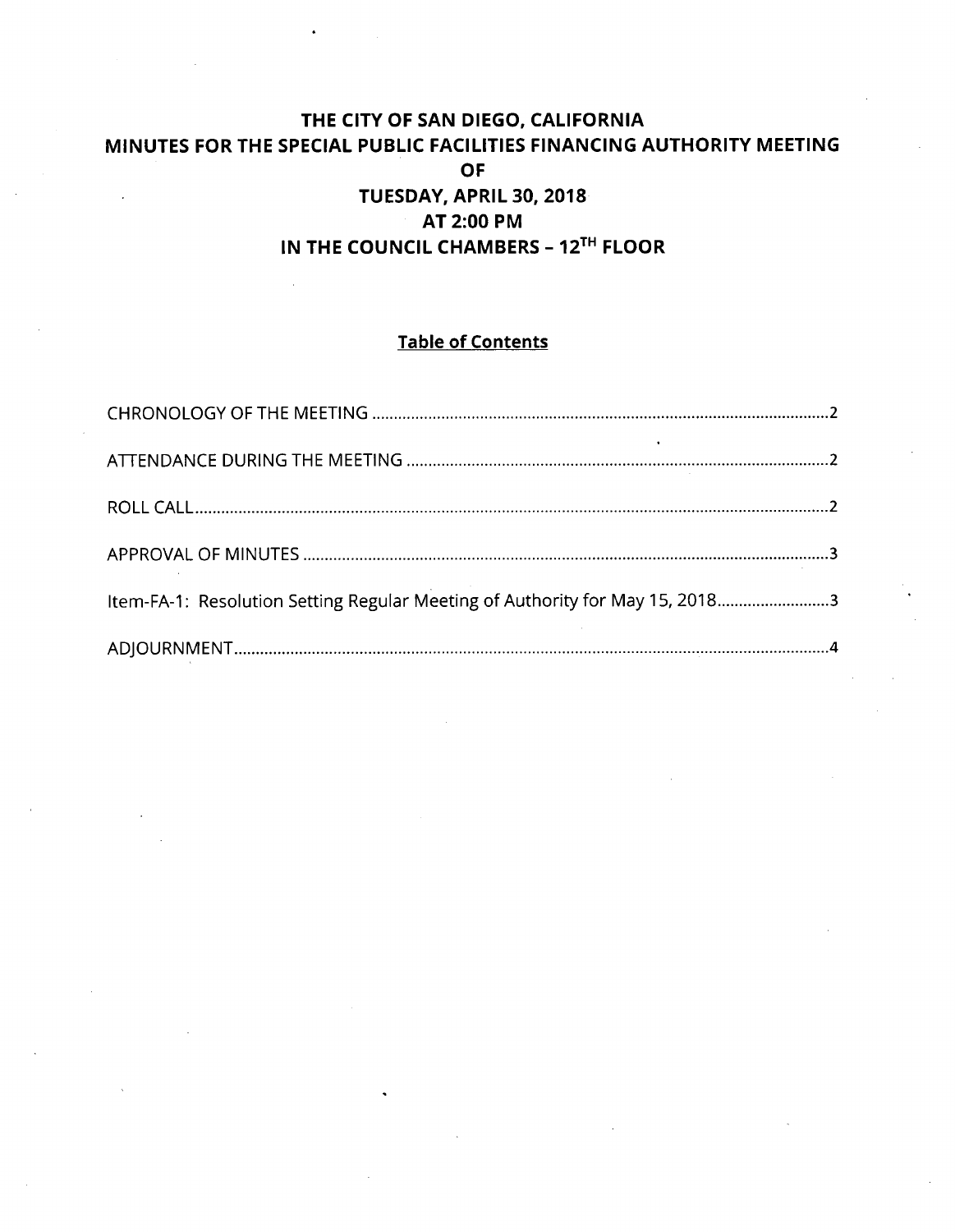#### CHRONOLOGY OF THE MEETING

The meeting was called to order by Council President Cole at 2:08 p.m. The meeting was adjourned by Council President Cole at 2:09 p.m.

#### ATTENDANCE DURING THE MEETING

#### PRESENT

CD-1 Council President Pro Tem Barbara Bry CD-2 Councilmember Lorie Zapf CD-3 Councilmember Chris Ward CD-4 Council President Myrtle Cole CD-5 Councilmember Mark Kersey CD-6 Councilmember Chris Cate CD-7 Councilmember Scott Sherman CD-9 Councilmember Georgette Gómez

#### ABSENT

CD-8 Councilmember David Alvarez

# CITY CLERK

Maland (sr)

### ROLL CALL

(1) Council President Pro Tern Bry-present

(2) Councilmember Zapf-present

(3) Councilmember Ward-present

(4) Council President Cole-present

(5) Councilmember Kersey-present

(6) Councilmember Cate-present

(7) Councilmember Sherman-present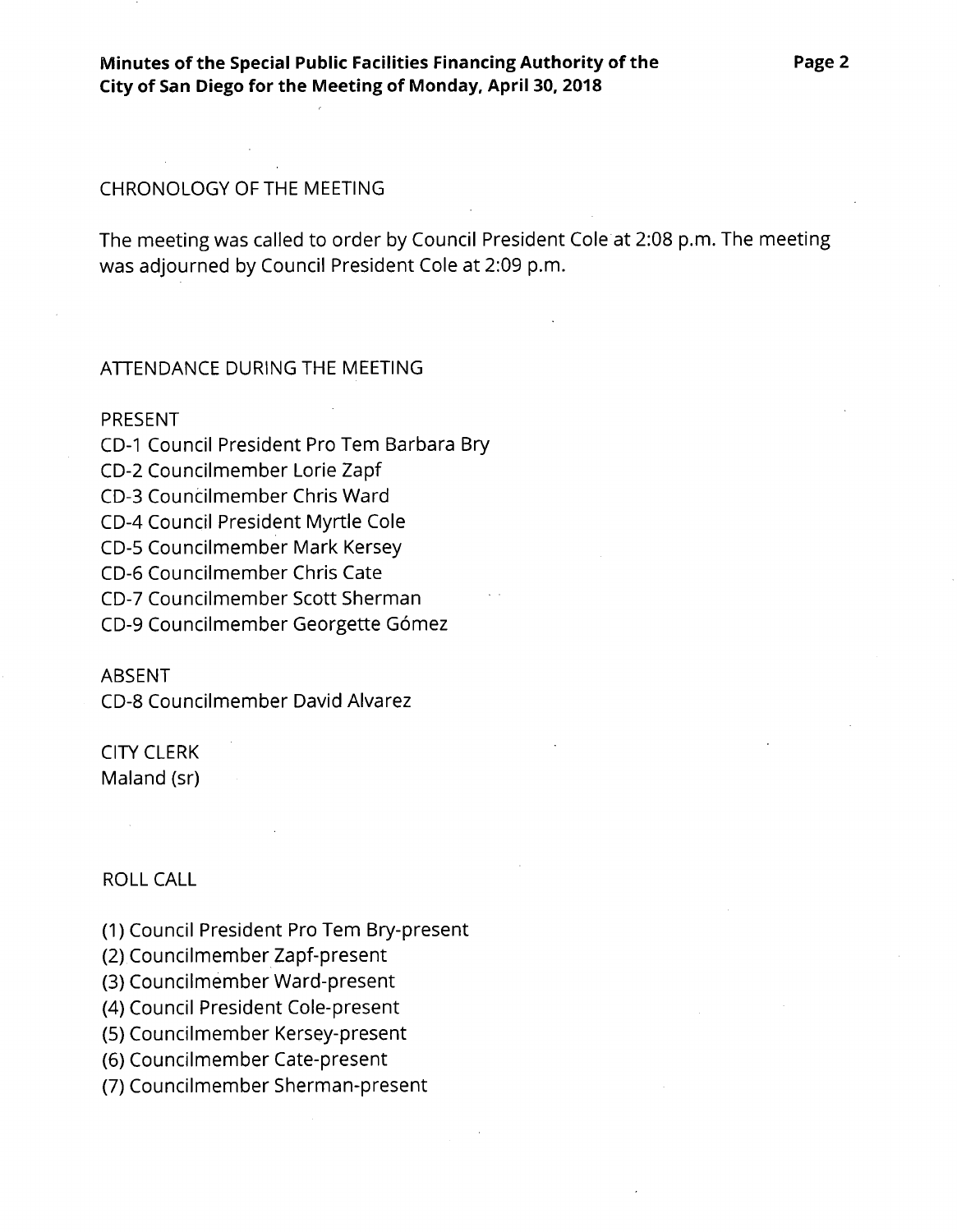(8) Councilmember Alvarez-not present (9) Councilmember Gómez-present

APPROVAL OF MINUTES

The Minutes of the following meetings were approved by Unanimous Consent.

APPROVED

04/17/2018 - Special Meeting 04/24/2018

COUNCIL ACTION: Start Time: 2:08 PM

ltem-FA-1: Resolution Setting Regular Meeting of Authority for May 15, 2018.

Total Estimated Cost of Proposed Action and Funding Source: N/A

Proposed Actions:

(FA-2018-6) ADOPTED AS RESOLUTION FA-2018-6

This resolution will set a regular meeting of the Public Facilities Financing Authority for May 15, 2018.

**This item is not subject to the Mayor's veto.**

Office of the City Attorney; Brant Will, (619) 236-6220

COUNCIL ACTION: Start Time: 2:08 PM

MOTION BY CHRIS CATE TO ADOPT. Second by Mark Kersey.